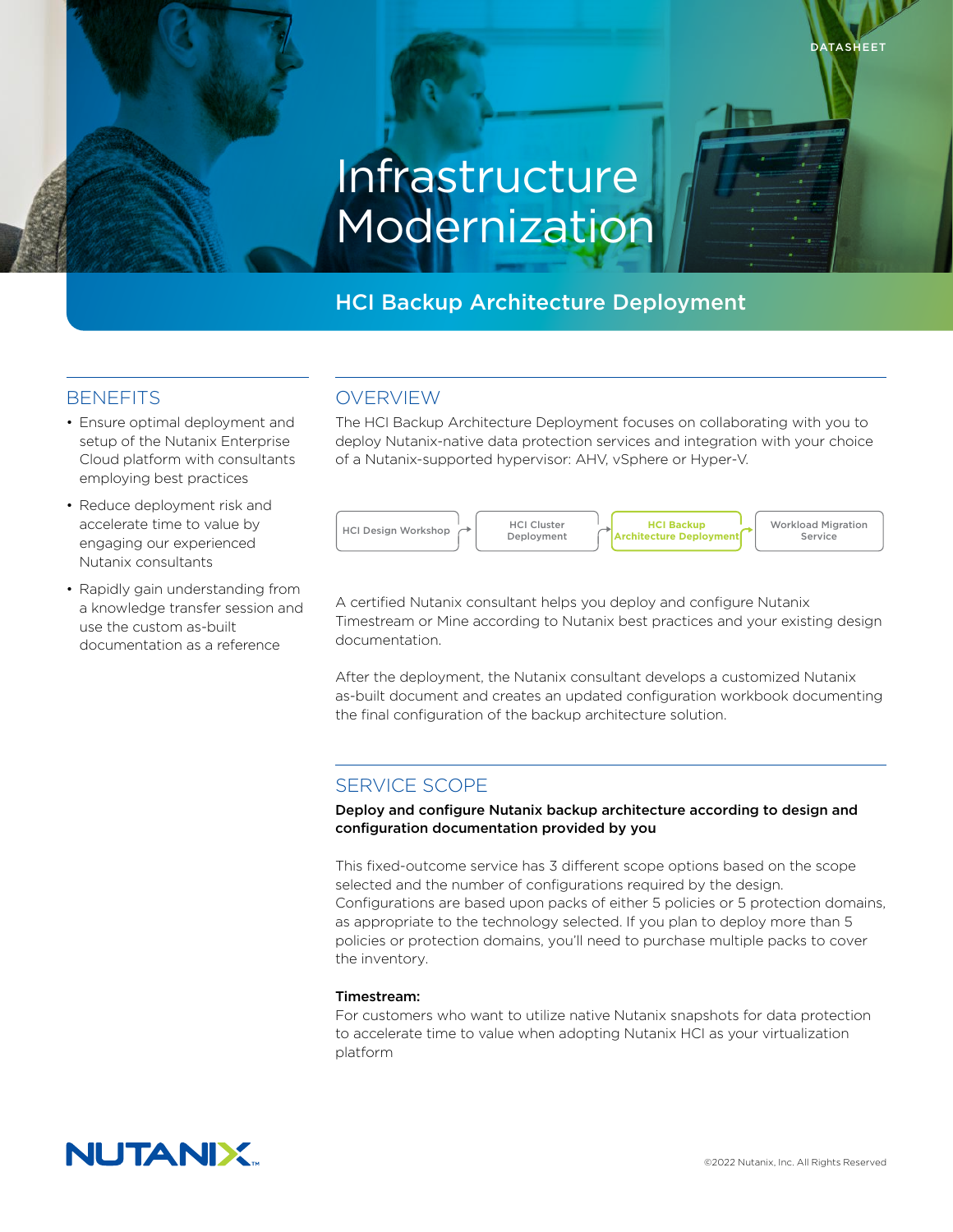## PREREQUISITES

- Power and cooling requirements according to underlying hardware specifications
- 10 Gb ethernet top-of-rack switches (2 ports per node)
- 100 Mb/1 Gb ethernet management switch (one port per node)
- The Nutanix Services Pre-install Questionnaire completed with prerequisite data
- VMware/Microsoft/Nutanix licensing required for the deployment

#### Deployment includes:

- Review existing design documentation as well as RPO and RTO requirements
- Review sizing of Nutanix snapshots
- Configure up to 5 protection domains (per pack purchased)
- Assign virtual machines (VMs) to the protection domains according to the design
- Test and validate recovery of up to 5 non-production-protected VMs
- Generate as-built documentation with architectural diagrams and test results
- Conduct knowledge transfer session (up to 2 hours)

#### Mine with Veeam, HyCU or Commvault:

For customers deploying the Nutanix Mine appliance utilizing the Veeam, HYCU or Commvault backup engine for data protection and recovery

### Deployment includes:

- Deploy dedicated Mine cluster of up to 8 nodes
	- o Review Layer 2 networking requirements
	- o Deploy one cluster at a single site
	- o Configure Nutanix AHV and AOS to support Mine
	- o Integrate Mine cluster into Prism Central (optional)
	- o Test and validate the deployed cluster
- Deploy Nutanix Mine
	- o Deploy foundation for Mine VM
	- o Deploy Veeam/HYCU/Commvault backup engine
	- o Configure integration between Veeam and Prism
- Configure Veeam/HYCU/Commvault Backup Engine (per policy pack)
	- o Configure up to 5 of the following sources:
		- vCenter server source
		- AHV cluster source
		- Hyper-v cluster
		- Physical Linux sources
		- Physical Windows sources
	- o Configure up to 5 backup policies and assign the configured sources based upon the existing design
- Perform test backup and restoration of a non-production item
	- o One virtual machine
	- o One file-level restore